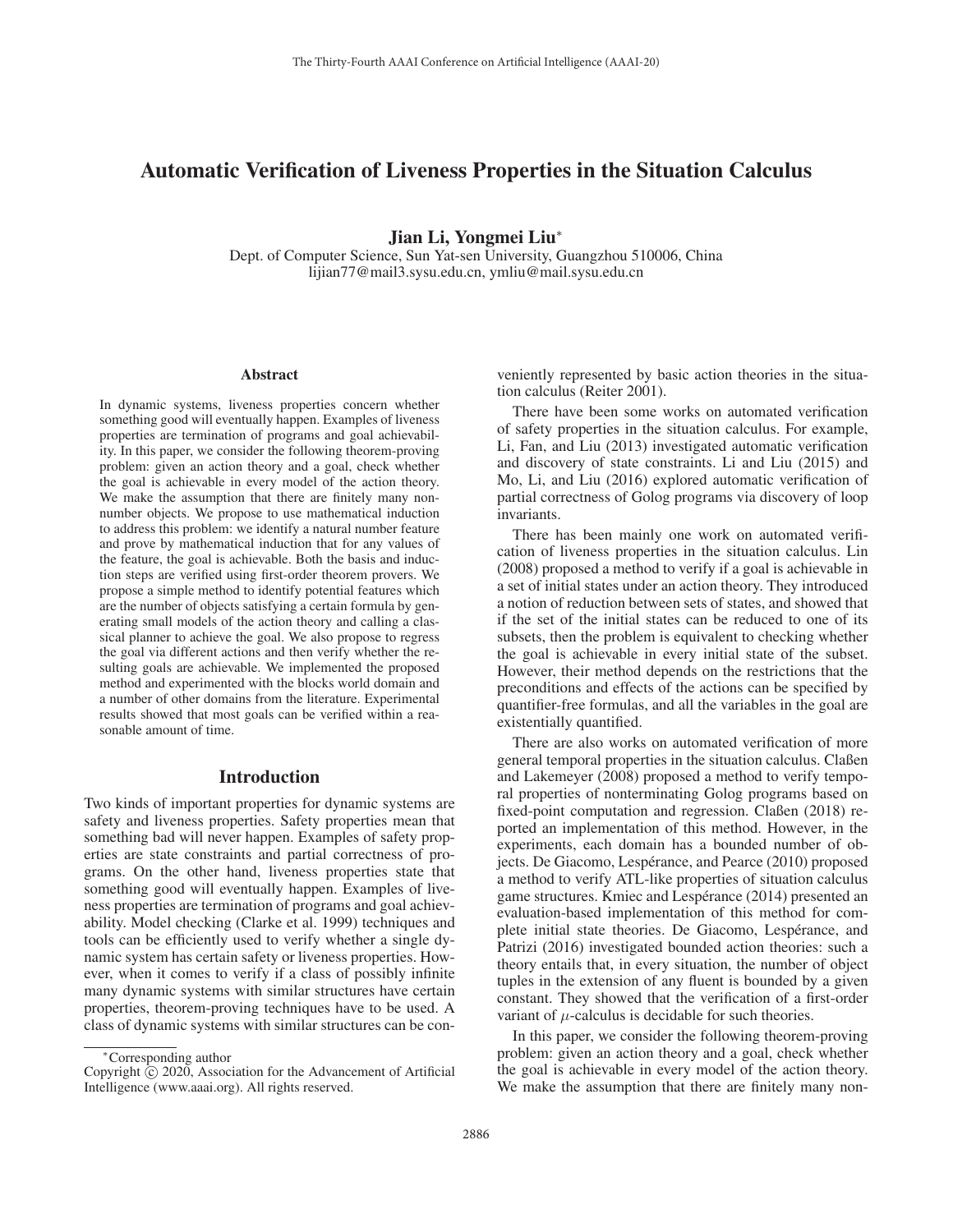number objects. The motivation of our work is to simulate humans to verify liveness. If humans are able to verify liveness for a class of possibly infinitely many dynamic systems, most likely, inductive proof is used. Thus we propose to use mathematical induction for liveness verification: we identify a natural number feature and prove by mathematical induction that for any values of the feature, the goal is achievable. Both the basis and induction steps are verified using firstorder theorem provers.

We propose a simple method to identify potential features. First, we generate a pool of features of the form  $\#x.\phi(x)$ , meaning the number of objects x satisfying  $\phi(x)$ . Then we generate a number of small models of the initial KB using SMT solvers. Each small model together with the goal constitutes a classical planning problem. We get a solution for each planning problem using a classic planner such as the FF planner. A feature is useful for a planning problem if most actions in the solution make the values of the feature decrease. We consider a feature potential if it is useful for most planning problems. We also propose to regress the goal via different actions and then verify whether the resulting goals are achievable.

To illustrate our main idea, let us consider the example of verifying whether the goal  $clear(A)$  is reachable in any initial state of blocks world, where A is a block constant. As humans, we can easily verify this by induction on the number of blocks above A, *i.e.*,  $\#x.aboutmath>.$  For this feature, the basis step involves verifying when there is no block above  $A$ ,  $A$  is clear; and the induction step involves verifying when there is a block above  $A$ , an action can be executed to reduce the number of blocks above A. Both basis and induction steps can be easily verified by first-order theorem provers. We use the method described above to discover  $\#x.aboutmath>.$  A) as a potential feature.

We implemented a verification system based on the proposed method and conducted a set of experiments on it. Experimental results showed that most goals can be verified within a reasonable amount of time.

#### Preliminaries

In this section, we introduce the situation calculus and classical planning.

The situation calculus (Reiter 2001) is a many-sorted first-order language suitable for describing dynamic worlds. There are three disjoint sorts: action for actions, situation for situations, and *object* for everything else. A situation calculus language has the following components: a constant  $S_0$ denoting the initial situation; a binary function  $do(a, s)$  denoting the successor situation to s resulting from performing action a; a binary predicate  $Poss(a, s)$  meaning that action a is possible in situation s; a binary predicate  $s \subseteq s'$ meaning that situation  $s$  is a subhistory of situation  $s'$ ; action functions, *e.g.*,  $move(x, y)$ ; a finite number of relational fluents, *i.e.*, predicates taking a situation term as their last argument, *e.g.*,  $ontable(x, s)$ ; and a finite number of situationindependent predicates and functions. We ignore functional fluents.

To formalize our assumption that there are finitely many non-number objects, we introduce a sort *nat* for natural

numbers, and a function symbol  $\mu$  of sort *object*  $\rightarrow$  *nat.* The intended interpretation of  $\mu$  is a coding of objects into natural numbers.

If a formula refers to a particular situation  $\tau$ , we call it uniform in  $\tau$ . We use  $\phi(s)$  to mean that formula  $\phi$  is uniform in s. When a formula  $\phi$  is uniform in s, we often write its situation-suppressed version, *i.e.*, the formula resulting from  $\phi$  by removing the situation argument from every fluent. For example, we write  $above(x, A) \vee above(x, B)$  to mean the formula  $above(x, A, s) \vee above(x, B, s)$ .

We use  $s \leq s'$  to represent that  $s \sqsubseteq s'$  and it is possible to perform the actions from  $s$  to  $s'$  one by one:

$$
s \leq s' \doteq s \sqsubseteq s' \land \forall a, s^* . s \sqsubseteq do(a, s^*) \sqsubseteq s' \rightarrow Poss(a, s^*).
$$

We use  $exec(s)$  to denote  $S_0 \leq s$ , meaning s is an executable situation. For  $k \geq 0$ , we define  $s \leq_k s'$ , meaning  $s \leq s'$  by at most k actions, as follows:

- $s \leq 0$   $s' \doteq s' = s;$
- $s \leq_{k+1} s' \doteq s \leq_k s' \vee$  $\exists s'', a.s \leq_{k} s'' \wedge Poss(a, s'') \wedge s' = do(a, s'').$

In this paper, we use  $s \leq_k s'$  for small k's.

A particular domain of application where there are finitely many non-number objects is specified by a finite model basic action theory (FMBAT) of the following form:

$$
\mathcal{D} = \Sigma \cup \mathcal{P} \cup \mathcal{C} \cup \mathcal{D}_{ap} \cup \mathcal{D}_{ss} \cup \mathcal{D}_{una} \cup \mathcal{D}_{S_0} \cup \mathcal{D}_{sc}, \text{where}
$$

- 1.  $\Sigma$  is the set of the foundational axioms for situations, including  $do(a_1, s_1) = do(a_2, s_2) \rightarrow a_1 = a_2 \wedge s_1 = s_2$ .
- 2.  $P$  is the second-order axiomatization of Peano arithmetic.
- 3.  $C$  is the set of the following axioms:
	- $\forall x, y. \mu(x) = \mu(y) \rightarrow x = y;$
	- $\exists n \forall x . \mu(x) \leq n$ .

The above axioms state that the codings of different objects are different and there is a largest coding.

- 4.  $\mathcal{D}_{ap}$  is a set of action precondition axioms, one for each action function A, of the form  $Poss(A(\vec{x}), s) \equiv$  $\Pi_A(\vec{x}, s)$ , where  $\Pi_A(\vec{x}, s)$  is uniform in s.
- 5.  $\mathcal{D}_{ss}$  is a set of successor state axioms (SSAs), one for each relational fluent F, of the form  $F(\vec{x}, do(a, s)) \equiv$  $\Phi_F(\vec{x}, a, s)$ , where  $\Phi_F(\vec{x}, a, s)$  is uniform in s.
- 6.  $\mathcal{D}_{una}$  is the set of unique names axioms for actions.
- 7.  $\mathcal{D}_{S_0}$ , the initial KB, is a set of sentences uniform in  $S_0$ .
- 8.  $\mathcal{D}_{sc}$  is a set of sentences of the form  $\forall s. exec(s) \rightarrow \psi(s)$ , where  $\psi$  is called a state constraint.

We use the following notation:

- $\bullet$   $\mathcal{D}^{-} = \mathcal{D}_{ap} \cup \mathcal{D}_{ss} \cup \mathcal{D}_{una} \cup \mathcal{D}_{S_0} \cup$  ${do(a_1, s_1) = do(a_2, s_2) \rightarrow a_1 = a_2 \wedge s_1 = s_2};$
- $\mathcal{D}_{sc}^- = \{ \psi \mid \forall s.exec(s) \rightarrow \psi(s) \text{ is in } \mathcal{D}_{sc} \}.$

Since the foundational axioms include a second-order induction axiom for situations, reasoning in the situation calculus is, in general, a second-order reasoning task. We use  $\models$  to denote entailment in the situation calculus, and use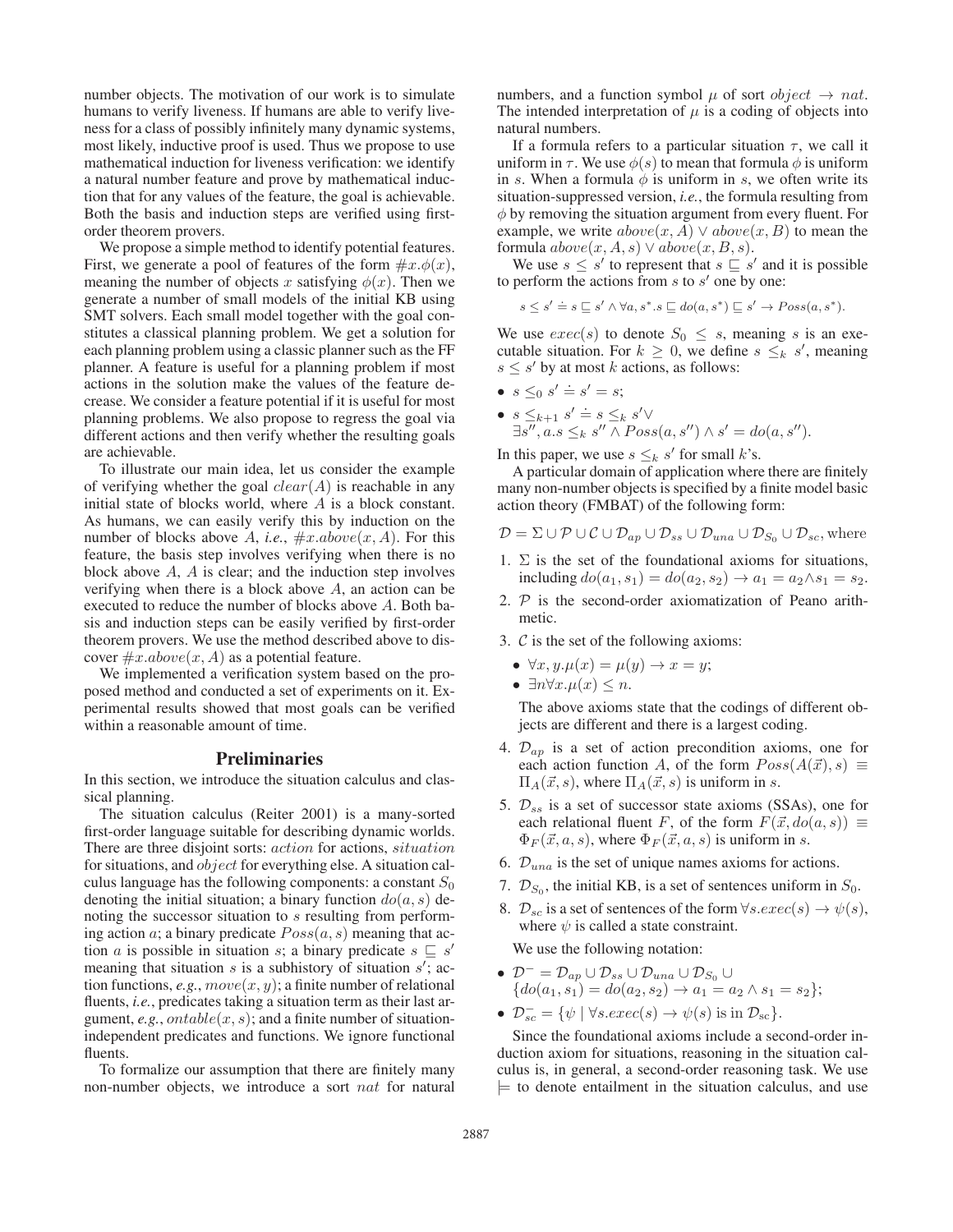$\models$ <sub>fo</sub> to denote classic first-order entailment. In this paper, we use first-order theorem provers to check for first-order entailments.

Example 1. In blocks world, an agent is only allowed to perform two kinds of actions:  $mt(x)$  (move x to the table, provided x is clear and not on table) and  $move(x, y)$ (move block  $x$  to block  $y$ , provided  $x$  and  $y$  are clear). There are four fluents:  $clear(x)$ ,  $ontable(x)$ ,  $on(x, y)$  and  $above(x, y)$ . We have the following axioms where free variables are implicitly universally quantified:

# Action precondition axioms:

- $Poss(mt(x), s) \equiv clear(x, s) \land \neg ontable(x, s)$
- $Poss(move(x, y), s) \equiv clear(x, s) \wedge clear(y, s) \wedge x \neq y$

### Successor state axioms:

- on $(x, y, do(a, s)) \equiv a = move(x, y) \vee on(x, y, s) \wedge$  $\neg(\exists z)a = move(x, z) \land a \neq mt(x)$
- ontable $(x, do(a, s)) \equiv a = mt(x) \vee$ *ontable* $(x, s)$   $\land$   $\neg$  $(\exists y)a = move(x, y)$
- $above(x, y, do(a, s)) \equiv above(x, y, s) \wedge$  $\neg(\exists z)a = move(x, z) \land a \neq mt(x) \lor$  $\exists z.above(z, y, s) \land a = move(x, z) \lor a = move(x, y)$
- $clear(x,do(a, s)) \equiv clear(x, s) \land \forall y. a \neq move(y, x) \lor$  $\exists y. on(y, x, s) \land (a = mt(y) \lor \exists z. a = move(y, z))$

#### State constraints (Cook and Liu 2003):

- on $(x, y) \equiv above(x, y) \wedge$  $\neg(\exists z)(above(x,z) \land above(z,y));$
- $clear(x) \equiv \neg(\exists y)on(y, x);$
- ontable(x)  $\equiv \neg (\exists y)$ on(x, y);
- $\bullet \ \neg above(x, x);$
- $above(x, y) \wedge above(y, z) \rightarrow above(x, z);$
- $above(x, y) \wedge above(x, z) \rightarrow$  $y = z \vee above(y, z) \vee above(z, y);$
- $above(y, x) \wedge above(z, x) \rightarrow$  $y = z \vee above(y, z) \vee above(z, y);$
- ontable(x)  $\vee$   $(\exists y)$ above(x, y)  $\wedge$  ontable(y);
- $clear(x) \vee (\exists y) above(y, x) \wedge clear(y);$
- $above(x, y) \rightarrow (\exists z) on(x, z) \vee (\exists w) on(w, y)$

An important computational mechanism for reasoning about actions is regression. Here we define a one-step regression operator, and state a simple form of the regression theorem (Reiter 2001).

**Definition 1.** We use  $\mathcal{R}(\phi)$  to denote the formula obtained from  $\phi$  by replacing each fluent atom  $F(\vec{t}, do(\alpha, \sigma))$  with  $\Phi_F(\vec{t}, \alpha, \sigma)$  and each precondition atom  $Poss(A(\vec{t}), \sigma)$  with  $\Pi_A(\vec{t}, \sigma)$ , and further simplifying the result by using  $\mathcal{D}_{una}$ . **Proposition 1.**  $\mathcal{D} \models \phi \equiv \mathcal{R}(\phi)$ .

A classical planning problem is a tuple  $P$  $\langle O, F, A, I, G \rangle$  where O is a set of objects, F is a set of fluents,  $A$  is a set of actions,  $I$  is an initial state and  $G$  is a goal condition. Each action  $a \in A$  is a pair  $(pre(a), cond(a))$ where  $pre(a)$  is the precondition, and  $cond(a)$  is a set of conditional effects. Each conditional effect is a pair  $(C, E)$ 

where  $C$  is the condition and  $E$  is the effect. Each of the goal, preconditions, conditions and effects is a set of literals. A literal is an atom  $p$  or its negation  $\neg p$ , which are complements to each other.

A state s can be treated as the set of literals holding in s. Action a is applicable in state s if  $pre(a) \subseteq s$ , and the resulting set of triggered effects, written  $\textit{eff}(s, a)$ , is the union of E such that  $(C, E) \in cond(a)$  and  $C \subseteq s$ . The result of applying a in s is a new state  $\theta(s, a) = s/\neg \theta f(s, a) \cup$  $eff(s, a)$ , *i.e.*, the state obtained from s as follows: for each literal  $l \in \text{eff}(s, a)$ , first delete from s the complement of l and then add l.

A solution for a planning problem  $P$  is an action sequence  $\pi = \langle a_1, ..., a_n \rangle$  that induces a state sequence  $\langle s_0, s_1, ..., s_n \rangle$ such that  $s_0 = I, G \subseteq s_n$ , and for each i such that  $1 \leq i \leq$ *n*,  $a_i$  is applicable in  $s_{i-1}$  and  $s_i = \theta(s_{i-1}, a_i)$ .

# Main Framework

In this section, we introduce the main framework of our verification method.

We first formally define our verification problem.

**Definition 2.** Given an FMBAT D, a goal  $\varphi(s)$ , *i.e.*, a formula  $\varphi$  uniform in s, we say  $\varphi$  is achievable if

 $\mathcal{D} \models \exists s. exec(s) \land \varphi(s).$ 

We propose to use mathematical induction to address this problem: we identify a quantitative feature and prove by mathematical induction that for any values of the feature, the goal is achievable. Both the basis and induction steps are verified using first-order theorem provers. There are two kinds of quantitative features: when the domain involves natural numbers, we identify candidate features of the form  $\phi(n)$ , where  $\phi(n)$  is a formula with a free variable n of sort natural number; when the domain does not involve natural numbers, we identify candidate features of the form  $\#x.\phi(x)$ , denoting the number of objects x satisfying the formula  $\phi(x)$ . We call the first kind number features, and the second kind size features. We will introduce our method for generating potential features in the next section.

We complement inductive verification with direct verification and verification by regression. When the goal is inconsistent with the state constraints, we immediately know that the goal is unachievable. When  $\mathcal{D}^ \models_{fo} \exists s.S_0 \leq_k$  $s \wedge \varphi(s)$ , we immediately know that the goal is achievable. We can also verify that the goal  $\varphi$  is achievable by verifying the regression of it wrt a ground action  $\alpha$ , *i.e.*,  $\mathcal{R}(Poss(\alpha, s) \wedge \varphi(do(\alpha, s))),$  is achievable.

Algorithm 1 attempts to verify by direct verification and inductive verification. If  $\varphi$  is inconsistent with the state constraints, then return no. If  $\mathcal{D}^- \models_{fo} \exists s.S_0 \leq_k s \land \varphi(s)$ , then return yes. Otherwise, generate a set of features  $F$  by calling the procedure  $genFeatures$ . Then for each generated feature f, if  $\varphi$  can be proved by induction on f, then return yes. Finally, return unknown.

**Proposition 2.** *Given an FMBAT*  $D$ *, and a goal*  $\varphi$ *, if*  $\mathcal{D}_{sc}^- \models_{fo} \neg \varphi$ , then  $\varphi$  is not achievable.

**Example 2.** In blocks world, let the goal  $\varphi$  be  $on(A, B) \wedge$  $on(B, A)$ . Since  $\mathcal{D}_{sc}^ \models$  f<sub>o</sub> ¬ $\varphi$ ,  $\varphi$  is not achievable.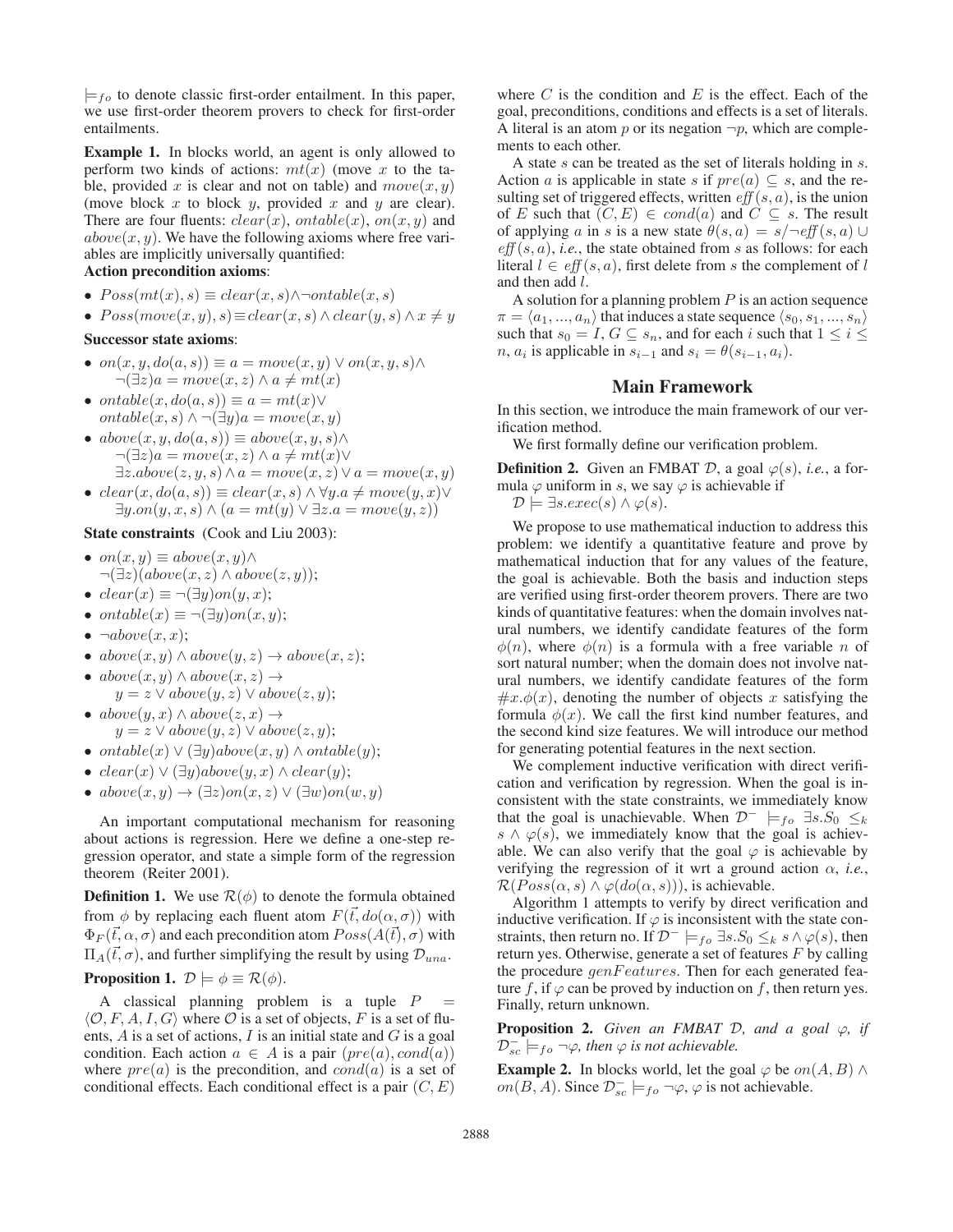| <b>Algorithm 1:</b> diverify $(D, \varphi)$                                               |  |  |  |  |
|-------------------------------------------------------------------------------------------|--|--|--|--|
| <b>Input:</b> FMBAT $D$ , goal $\varphi$                                                  |  |  |  |  |
| <b>Output:</b> $yes/no/unknown$                                                           |  |  |  |  |
| 1 if $\mathcal{D}_{sc}^- \models_{fo} \neg \varphi$ then return no                        |  |  |  |  |
| 2 if $\mathcal{D}^- \models_{fo} \exists s.S_0 \leq_k s \land \varphi(s)$ then return yes |  |  |  |  |
| $\mathfrak{s} \nvdash \Leftarrow genFeatures(\mathcal{D}, \varphi)$                       |  |  |  |  |
| 4 foreach $f \in F$ do                                                                    |  |  |  |  |
| 5   if $indcution(\mathcal{D}, \varphi, f) = \top$ then return yes                        |  |  |  |  |
| 6 return unknown                                                                          |  |  |  |  |

Example 3. In blocks world, suppose the initial KB contains  $clear(A, S_0) \wedge clear(B, S_0)$ . Let  $\varphi = on(A, B) \vee$ on(B, A). Then  $\varphi$  is achievable via direct verification since we have:  $\mathcal{D}^- \models_{fo} \exists s.S_0 \leq_1 s \land \varphi(s)$ .

Algorithm 2 does a breadth-first search to see if there exists a sequence of actions  $\delta = \alpha_1; \dots; \alpha_n$  such that the regression of  $\varphi$  wrt  $\delta$  can be verified by calling *diverify*. First, if  $\varphi$  is inconsistent with the state constraints, then return no. Now put the goal  $\varphi$  in an empty queue. While the queue  $Q$  is not empty, do the following: remove the first element  $\psi$  from Q; call *diverify* on  $\psi$ ; if the result is yes then return yes; if the result is unknown, then generate a set A of ground actions, where the constants are those appearing in the basic action theory or the goal, and for each  $\alpha$  of them, put the regressed goal  $\mathcal{R}(Poss(\alpha, s) \wedge \psi(do(\alpha, s)))$  into the queue. Note that we cannot use depth-first search, because this might lead us to an infinite branch.

Algorithm 2:  $verify(D, \varphi)$ **Input:** FMBAT  $D$ , goal  $\varphi$ Output: yes/no/unknown 1 if  $\mathcal{D}_{sc}^-\models_{fo} \neg \varphi$  then return  $no$ 2 Q  $\leftarrow$  empty queue 3 put  $\varphi$  in  $Q$ <sup>4</sup> while Q *is not empty and not timing-out* do 5 remove the first element  $\psi$  from  $Q$ 6  $r \leftarrow diverify(\mathcal{D}, \psi)$ 7 if  $r = yes$  then return yes  $\mathbf{s}$  if  $r = unknown$  then 9  $\mid A \leftarrow gen Actions(\mathcal{D}, \psi)$ 10 **foreach**  $\alpha \in A$  do 11 | put  $\mathcal{R}(Poss(\alpha, s) \wedge \psi(do(\alpha, s)))$  in  $Q$ <sup>12</sup> return unknown

Proposition 3. *Given an FMBAT* D*, a goal* ϕ*, and a ground action*  $\alpha$ *, if*  $\mathcal{R}(Poss(\alpha, s) \land \varphi(do(\alpha, s)))$  *is achievable, then* ϕ *is achievable.*

**Example 4.** In blocks world, let the goal  $\varphi$  be on(A, B), and let  $\alpha$  be  $move(A, B)$ . Let  $\psi$  be  $\mathcal{R}(Poss(\alpha, s) \land \varphi(do(\alpha, s))),$  *i.e.*, *clear*(*A*)  $\land$  *clear*(*B*). Then  $\psi$  can be proved achievable by induction on  $\#x.about(x, A) \vee above(x, B).$ 

Algorithm 3 does inductive verification on the given feature f. When f is a number feature  $\phi(n)$ , the first step proves that  $\exists n.\phi(n, S_0)$  holds, the basis step involves proving when  $\phi(0)$  holds, the goal is achievable in at most k steps, and the inductive step involves proving when  $\phi(n)$  holds and  $n > 0$ , for some  $n' < n$ ,  $\phi(n')$  is achievable in at most k steps. Now suppose f is a size feature  $\#x.\phi(x)$ . Due to our assumption that there are finitely many non-number objects, we do not need a step like that of verifying  $\exists n.\phi(n, S_0)$ . The basis step involves verifying when  $\exists x \phi(x)$  does not hold, the goal is achievable. The inductive step involves verifying for some action function A, when  $\exists x \phi(x)$  holds, there exists an action argument  $\vec{y}$  such that  $A(\vec{y})$  is possible and the execution of  $A(\vec{y})$  makes  $\#x.\phi(x)$  decrease.

Algorithm 3: induction( $\mathcal{D}, \varphi, f$ )

- 1 Input: FMBAT  $D$ , goal  $\varphi$ , feature f Output: T/⊥
- 2 if f is a number feature  $\phi(n)$  and the following hold:
	- 1.  $\mathcal{D}_{S_0} \models_{fo} \exists n.\phi(n, S_0)$
	- 2.  $\mathcal{D}^- \models_{fo} \forall s.\mathcal{D}^-_{sc}(s) \land \phi(0,s) \rightarrow$  $\exists s'.s \leq_k s' \wedge \varphi(s')$
	- 3.  $\mathcal{D}^- \models_{fo} \forall n, s.\mathcal{D}^-_{sc}(s) \land \phi(n,s) \land n > 0 \rightarrow$  $\exists n', s'.s \leq_{k} s' \wedge \phi(n', s') \wedge n' < n$

### then return  $\top$  else return  $\bot$

- if f is a size feature  $\#x.\phi(x)$  and the following hold:
- 1.  $\mathcal{D}^- \models_{fo} \forall s.\mathcal{D}^-_{sc}(s) \land \neg \exists x \phi(x,s) \rightarrow$  $\exists s'.s \leq_k s' \wedge \varphi(s')$
- 2. forsome action function A we have  $\mathcal{D}^- \models_{fo} \forall s.\mathcal{D}^-_{sc}(s) \land \exists x \phi(x,s) \rightarrow$  $\exists \vec{y}.Poss(A(\vec{y}), s) \wedge$  $\exists z(\phi(z,s) \land \neg \phi(z, do(A(\vec{y}), s))) \land$  $\forall z (\neg \phi(z, s) \rightarrow \neg \phi(z, do(A(\vec{y}), s)))$

then return  $\top$  else return  $\bot$ 

Proposition 4. *Given an FMBAT* D*, a goal* ϕ*, and a feature f*, *if Algorithm 3 returns*  $\top$ *, then*  $\varphi$  *is achievable.* 

*Proof.* We only prove the case that  $f$  is a number feature  $\phi(n)$ . The proof for the other case is similar. We prove that  $\mathcal{D} \models \exists s.S_0 \leq s \land \varphi(s)$ . Let M be a model of D, and let σ be an executable situation of M s.t.  $M, σ \models φ(n, s)$  for some *n*. We prove  $M, \sigma \models \exists s'.s \leq s' \land \varphi(s')$  by induction on *n*. Hence, as a special case, since  $M \models \phi(n, S_0)$  for some *n* (due to the first entailment in Alg. 3), we have  $M \models$  $\exists s.S_0 \leq s \land \varphi(s)$ . Basis:  $M, \sigma \models \varphi(0, s)$ . By the second entailment in Alg. 3,  $M, \sigma \models \exists s'.s \leq s' \land \varphi(s')$ . Inductive step:  $M, \sigma \models \phi(n, s)$  where  $n > 0$ . By the third entailment in Alg. 3,  $M, \sigma \models \exists s'.s \leq s' \land \phi(n', s')$  for some  $n' < n$ . Hence there is an executable situation  $\sigma'$  reachable from  $\sigma$ such that  $M, \sigma' \models \phi(n', s)$ . By induction,  $M, \sigma' \models \exists s'.s \leq$  $s' \wedge \varphi(s')$ . Hence  $M, \sigma \models \exists s'. s \leq s' \wedge \varphi(s')$ .  $\Box$ 

Example 5. The Oil lamp domain is introduced by (Kmiec and Lespérance 2014). There is an infinite row of oil lamps, one for each integer. Each oil lamp  $x$  has an igniter which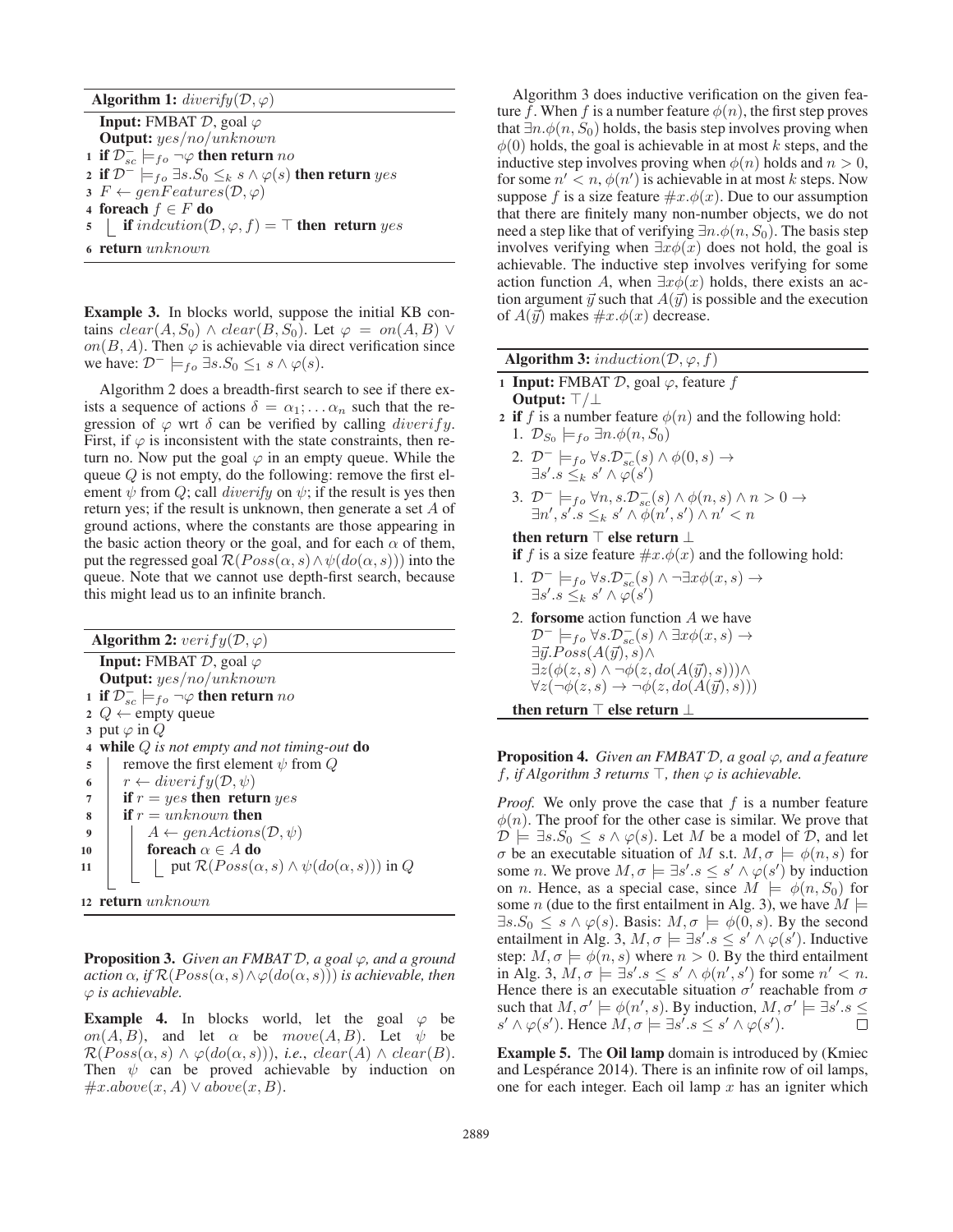can be flipped if lamp  $x+1$  is on. Once we do action  $flip(x)$ , lamp x will be turned on. We use  $on(x, s)$  to represent that lamp  $x$  is on in situation  $s$ . We have the following axioms:

•  $Poss(flip(x), s) \equiv on(x + 1, s) \wedge \neg on(x, s);$ 

• 
$$
on(x, do(a, s)) \equiv on(x, s) \lor \neg on(x, s) \land a = flip(x);
$$

•  $\exists n. on(n, S_0)$ .

Let  $\varphi$  be  $on(0)$ . Then  $\varphi$  can be proved achievable via induction on  $\text{on}(n)$ , because the following hold:

- 1.  $\mathcal{D}_{S_0} \models_{fo} \exists n. on(n, S_0);$
- 2.  $\mathcal{D}^- \models_{fo} \forall s. on(0, s) \rightarrow on(0, s);$
- 3.  $\mathcal{D}^- \models_{fo} \forall n, s. on(n+1, s) \rightarrow$  $on(n, s) \vee Poss(\hat{flip}(n, s)) \wedge on(n, do(flip(n), s)).$

**Example 6.** In blocks world, let the goal  $\varphi$  be  $clear(A)$ , and let feature  $f = \#x \cdot above(x, A)$ . Then  $\varphi$  can be proved achievable via induction on  $f$ , because the following hold:

1.  $\mathcal{D}^- \models_{fo} \forall s.\mathcal{D}_{sc}^-(s) \land \neg(\exists x) above(x, A, s) \rightarrow clear(A, s);$ 2.  $\mathcal{D}^- \models_{fo} \forall s.\mathcal{D}_{sc}^-(s) \land (\exists x) above(x, A, s) \rightarrow$  $\exists y. Poss(mt(y), s) \wedge$  $above(y, A, s) \wedge \neg above(y, A, do(mt(y), s)) \wedge$  $\forall z. \neg above(z, A, s) \rightarrow \neg above(z, A, do(mt(y), s))$ 

We end with the soundness theorem of our verification method:

**Theorem 1.** *Given an FMBAT*  $D$  *and a goal*  $\varphi$ *, if Algorithm 2 returns yes, then*  $\varphi$  *is achievable; if it returns no, then*  $\varphi$  *is not achievable.* 

*Proof.* If Algorithm 2 returns no, by Proposition 2,  $\varphi$  is unreachable. If Algorithm 2 returns yes, it must be the case that  $diverify(\mathcal{D}, \psi)$  returns yes for some  $\psi$  in the queue. Thus  $\psi$ is obtained from  $\varphi$  by regressing it over a sequence of actions. By Proposition 4,  $\psi$  is achievable. By repeatedly applying Proposition 3,  $\varphi$  is achievable.  $\Box$ 

# Generation of Quantitative Features

In this section, we introduce how we generate a set of potential features, given a basic action theory and a goal.

We use induction in the verification of liveness. The key to using induction is to identify a numerical feature which will decrease after performing actions. So we came up with the idea that potential features can be learned from the solutions of small instances by observing what features are decreased as actions are taken. It may not be the case that every action performed makes this feature decrease. So we identify those features such that most actions make them decrease in most planning instances.

First, we describe how we generate a pool of features. A literal is an atom or the negation of an atom. A clause is the disjunction of literals, and a term is the conjunction of literals. The size of a clause or a term is the number of literals in it. For a domain involving numbers, the pool of features is the set of terms  $\phi(n)$  whose size is bounded. For a domain not involving numbers, the pool of features is the set of  $\#x.\phi(x)$  where  $\phi(x)$  is a clause with a bounded size.

Example 7. In Oil lamp, if we set the bound of feature size as 2, the following are examples of generated features: on(n), on(n)  $\land$  on(n+1).

Example 8. The Corner domain is from (Bonet, Palacios, and Geffner 2009): An agent can move in four directions on a  $N \times N$  grid. Initially, she is at position  $(N, N)$ . The goal is to move to position  $(1, 1)$ . If we set the bound of feature size to 1, the following are examples of generated features:  $at(1, n), \neg at(n, 1), at(n, N), \neg at(N, n), at(n, n).$ 

**Example 9.** In blocks world, let the goal  $\varphi$  be  $clear(A) \wedge$  $clear(B)$ . Set the bound of feature size to 2. Then the following are examples of generated features: on(x, A) ∨ on(x, B), ¬on(x, A) ∨ above(A, x),  $above(x, A) \vee above(x, B), above(A, x) \vee above(B, x).$ 

We propose to learn potential size features from the solutions of several small planning instances. We input the union of  $\mathcal{D}_{S_0}$ ,  $\{\neg \varphi\}$ , and state constraints into an SMT solver, where  $\varphi$  is the goal formula. If the set is satisfiable, the solver will output a model. The small model, used as the initial state, together with  $\varphi$  and the actions, constitutes a classic planning problem. We can generate multiple small models by ensuring that they have different numbers of objects. A number feature  $\phi(n)$  is a term; the selection of number features is relatively simple. Our method does not generate small models for domains involving numbers.

Algorithm 4 generates a set of potential features for a given FMBAT  $D$  and a goal  $\varphi$ . If  $D$  involves numbers, simply return a pool of number features. Otherwise, generate a pool  $F$  of size features. Then, by using an SMT solver, we generate a number of small models of the initial KB together with the state constraints. Each small model together with the goal constitutes a planning problem. For each planning problem  $P$ , we do the following: first, solve it with a classic planner and get a solution  $\langle a_1, \ldots, a_n \rangle$ . Then we compute the sequence of states  $\langle s_0, s_1, \ldots, s_n \rangle$  by applying the effects of actions. For a state  $s_i$ , for a size feature  $f = \#x.\phi(x)$ , we can compute the value of f at  $s_i$ , *i.e.*,  $\#x.\phi(x, s_i)$ . Thus, we can compute the number m of actions  $a_i$  which make f decrease, *i.e.*,  $\#x.\phi(x, s_{i+1})$  <  $\#x.\phi(x, s_i)$ . If the ratio  $m/n$  is over a certain threshold  $\lambda_1$ , then we say  $f$  is a useful feature for  $P$ . If a feature is useful for more than  $\lambda_2$  percentage of the planning problems, we consider it a potential feature. Finally, we return the set of potential features.

**Example 10.** In blocks world, let  $\varphi = clear(A) \wedge clear(B)$ . Let  $f_1 = \#x.about(x, A) \lor above(x, B)$ , and  $f_2 =$  $\#x.about(x, A) \lor on(x, B)$ . We generate two initial models described in Figure 1. By calling a classic planner, we get the following solutions:

- For  $I_1$ ,  $mt(D)$ ,  $mt(C)$ ,  $mt(B)$ ,  $mt(E)$ . The values of  $f_1$ are decreased 4 times, and  $f_2$  4 times too.
- For  $I_2, mt(C), move(D, C), move(E, D), move(F, E),$  $move(G, F)$ . The values of  $f_1$  are decreased 5 times, and  $f_2$  3 times.

If we set both  $\lambda_1$  and  $\lambda_2$  to 0.8,  $f_1$  is chosen as a potential feature, but  $f_2$  is not.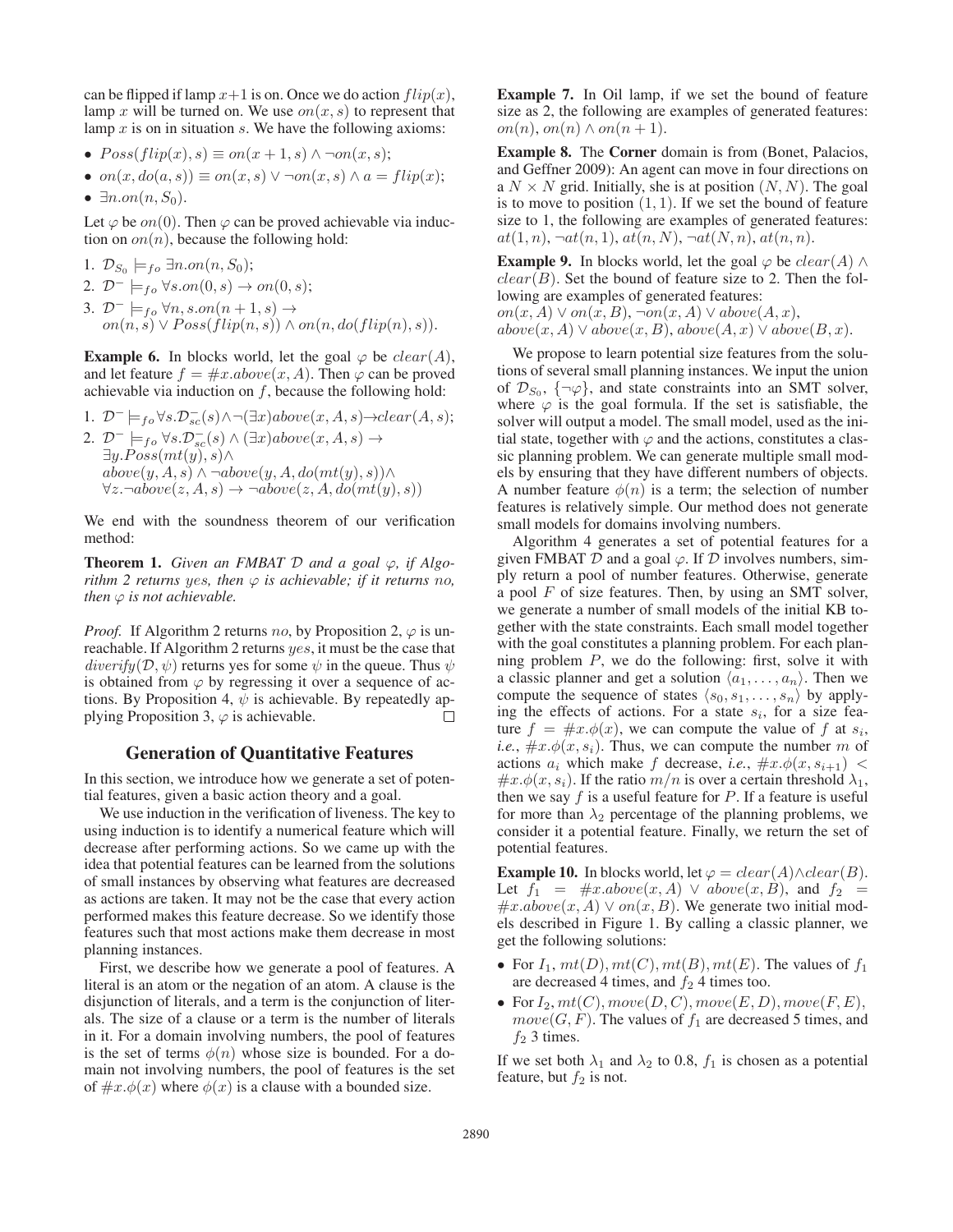|                  | <b>Algorithm 4:</b> $genFeatures(\mathcal{D}, \varphi)$            |  |  |  |  |  |  |
|------------------|--------------------------------------------------------------------|--|--|--|--|--|--|
|                  | <b>Input:</b> FMBAT $D$ , goal $\varphi$                           |  |  |  |  |  |  |
|                  | <b>Output:</b> a set of potential features                         |  |  |  |  |  |  |
|                  | 1 if $D$ involves numbers then                                     |  |  |  |  |  |  |
| $\mathbf{2}$     | <b>return</b> a pool of number features                            |  |  |  |  |  |  |
|                  | 3 Generate a pool $F$ of size features                             |  |  |  |  |  |  |
|                  | $\varphi \leftarrow genProblems(\mathcal{D}, \varphi)$             |  |  |  |  |  |  |
|                  | 5 foreach $P \in \mathcal{P}$ do                                   |  |  |  |  |  |  |
| 6                | Generate a solution $\pi = \langle a_1, \ldots, a_n \rangle$ for P |  |  |  |  |  |  |
| 7                | using a classic planner                                            |  |  |  |  |  |  |
| 8                | Compute the sequence of states $s_0, s_1, \ldots, s_n$ for $\pi$   |  |  |  |  |  |  |
| $\boldsymbol{Q}$ | foreach $f \in F$ do                                               |  |  |  |  |  |  |
| 10               | Count the number m of actions $a_i$ that reduce f,                 |  |  |  |  |  |  |
| 11               | <i>i.e.</i> , $\#x.\phi(x,s_{i+1}) < \#x.\phi(x,s_i)$              |  |  |  |  |  |  |
| 12               | f is useful for P if $m/n \geq \lambda_1$                          |  |  |  |  |  |  |
|                  |                                                                    |  |  |  |  |  |  |

<sup>13</sup> return *the set of features which is useful* 14 *for*  $> \lambda_2$  *percentage of problems* 



Figure 1: Two initial blocks world models

### Experimentation

We implemented our verification method in python3 using the FF planner (Hoffmann and Nebel 2001) and the SMT solver Z3 (de Moura and Bjørner 2008). All experiments were run on a Linux machine with 2.40GHz CPU and 16GB RAM. We set up the implementation parameters as follows: The time-out bound for Z3 is 5 seconds; when generating potential features, the bound of feature size is 2, the number of planning problems is 3,  $\lambda_1 = 0.8$  and  $\lambda_2 = 1.0$ ; the k in  $\leq_k$  is set to 2.

Table 1 shows our experimental results for blocks world. The first column *goal* represents the goal to verify, the second column feature gives the feature which is used to do inductive verification, and the third column time shows the total time for verification (with unit second). The third goal  $ontable(A) \wedge \forall x (x \neq A \rightarrow above(x, A))$  means that there is a single tower with  $A$  at the bottom. The fifth goal  $\forall x.x = A \lor above(A, x)$  means that there is a single tower with A at the top. The first three goals can be verified directly by induction. The fourth goal  $on(A, B)$  is verified by regressing it to  $clear(A) \wedge clear(B)$ , which can be verified directly by induction. For the fifth goal, our system is not able to generate a potential feature and hence not able to accomplish the verification. In fact, there are no suitable features using our feature language.

We also experimented with the following domains involving numbers. For each domain, we include the axioms.

| goal                                                                               | feature                              | time(s) |
|------------------------------------------------------------------------------------|--------------------------------------|---------|
| clear(A)                                                                           | $\overline{\#x.about(x,A)}$          | 56.78   |
| $\forall x. on table(x)$                                                           | $\overline{\#x.\neg ontable(x)}$     | 70.63   |
| $\overline{ontable(A)} \wedge$<br>$\forall x (x \neq A \rightarrow$<br>above(x,A)) | $\#x \neg above(x, A)$               | 52.42   |
| on(A, B)                                                                           | $\#x.about(a, A)\vee$<br>above(x, B) | 168.66  |
| $\forall x.x = A \lor$<br>above(A, x)                                              |                                      |         |

Table 1: Experimental results for blocks world

#### Oil lamp See Example 5.

Oil lamp<sup>∗</sup> The same as Oil lamp except that light  $x$  can be flipped if both light  $x + 1$  and light  $x + 2$  are on.

•  $Poss(flip(x), s) \equiv on(x+1, s) \land on(x+2, s) \land \neg on(x, s)$ 

Chop tree (Sardiña et al. 2004): There is a tree that can be chopped down, but the agent does not know how many times that she needs to chop at it in order to bring it down. We introduce a  $size(n)$  fluent to mean that n is the number of chops that is needed to bring down the tree. We want to verify that the tree will eventually be cut down. We use the encoding from (Lin 2008):  $down(s)$  means the tree is down in situation s, action  $chop(m, n)$  decreases the size of the tree from m to n, provided  $n = m - 1$ .

- $Poss(chop(m, n), s) \equiv$  $\neg down(s) \land size(m, s) \land n = m - 1$
- $down(do(a, s)) \equiv a = chop(1, 0)$
- $size(n, do(a, s)) \equiv \exists m.a = chop(m, n)$
- $\exists n.size(n, S_0)$

Pick up Stone: There are *n* stones in the initial state. An agent can pick up one stone if there are an odd number of stones, and she can pick up two stones if there are an even number of stones. We want to verify that eventually no stone can be picked up. We use symbols:  $nstone(n, s)$  means the number of stones in situation s is n, action  $take(m)$  means picking up  $m$  stones.

- $Poss(take(m), s) \equiv \exists n.nstone(n, s) \land n > 0 \land$  $(n\%2 = 1 \land m = 1 \lor n\%2 = 0 \land m = 2)$
- $nstone(n, do(a, s)) \equiv$  $\exists m.a = take(m) \land nstone(m+n, s)$
- $\exists n.nstone(n, S_0)$

**Corner:** See Example 8. We use  $at(m, n, s)$  to mean the agent is at position  $(m, n)$  in situation s. There are four actions:  $up, down, left, and right.$ 

- $Poss(left, s) \equiv \exists m, n.at(m, n, s) \land m > 0, \ldots$
- $at(m, n, do(a, s)) \equiv$  $a = up \wedge at(m, n-1, s) \vee a = down \wedge at(m, n+1, s) \vee$  $a = \text{left} \land \text{at}(m+1, n, s) \lor a = \text{right} \land \text{at}(m-1, n, s)$
- $at(N, N, S_0)$